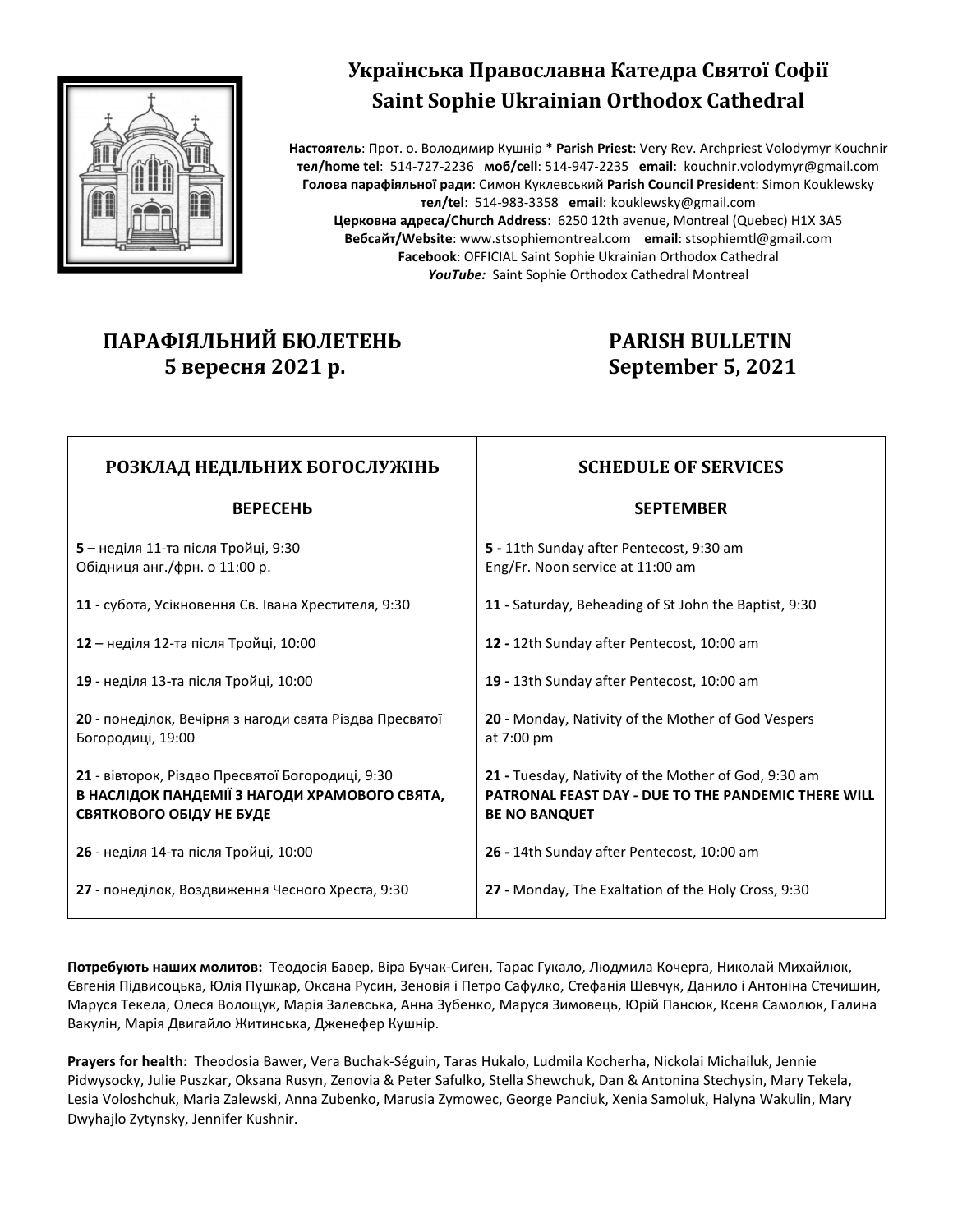#### 

## **ПАРАФІЯЛЬНІ ПОДІЇ ТА ОГОЛОШЕННЯ**

**ПРИСУТНІСТЬ НА ЛІТУРГІЇ** - згідно із розпорядженням уряду Квебеку, присутність на Божественній Літургії, не повинно перевищувати **75** осіб. Для відвідування Богослужінь вам потрібно **зареєструватися до 12 години (суботи)** (днем раніше) у Анни Малиновської за номером (514) 232-2818 або home\_anna@hotmail.com

Потрібні волонтери (реєструвати і супроводжувати відвідувачів). Будь ласка, телефонуйте Оксані Шахвєлєдовій (438) 921-1897

#### **КАНАЛ YOUTUBE: Saint Sophie Orthodox Cathedral Montreal**

**Т**рансляція наших Божественних відправ відбувається в онлайн режимі. Підписуйтеся!

**ЧЕРГОВІ ЗБОРИ ЦЕРКОВНОЇ РАДИ:** відбудуться в середу, 15 вересня 2021, о 18:30 годині в онлайн режимі. Члени парафії, зацікавлені взяти участь у зборах, будь ласка зверніться до заступника голови церковної ради, Любою Пукас, lpukas@bell.net

**РІЧНІ ЗАГАЛЬНІ ЗБОРИ ПАРАФІЇ 2021**- зазвичай заплановані у лютому місяці, цього разу відкладаються на невизначений термін. Церковна рада призначить дату зборів, як тільки уряд Квебеку знімe заборону на громадські зібрання.

**АРХІВНІ ДОКУМЕНТИ:** Шановні парафіяни, якщо у вас є архівні (цифрові чи фізичні) документи нашої парафії, будь ласка, зверніться до Люби Пукас (lpukas@bell.net), щоб домовитись про їх передачу. Вони можуть бути корисними нинішнім та майбутнім членам церковної ради. Дякую!

## **ЗАГАЛЬНІ ІНФОРМАЦІЇ**

**КОНТАКТНА ІНФОРМАЦІЯ:** якщо ви поміняли або плануєте міняти свою домашню чи поштову адресу, зверніться до Володимира Остапчука vostapchuk76@gmail.com.

**ЧЛЕНСЬКА ВКЛАДКА:** Церковна рада нагадує парафіянам, хто ще не заплатив свою членську вкладку до церкви, зробіть це якомога швидко. Одинокі \$180; Родина \$300.

**ПЕРЕКАЗАТИ ПОЖЕРТВУ ДЛЯ ЦЕРКВИ АБО ЗАПЛАТИТИ СВОЮ ЧЛЕНСЬКУ ВКЛАДКУ** НАТИСНІТЬ: www.canadahelps.org або надішліть через електронний переказ Interac e-Transfer на адресу stsophiemtl@gmail.com. Дякуємо за ваші щирі пожертви.